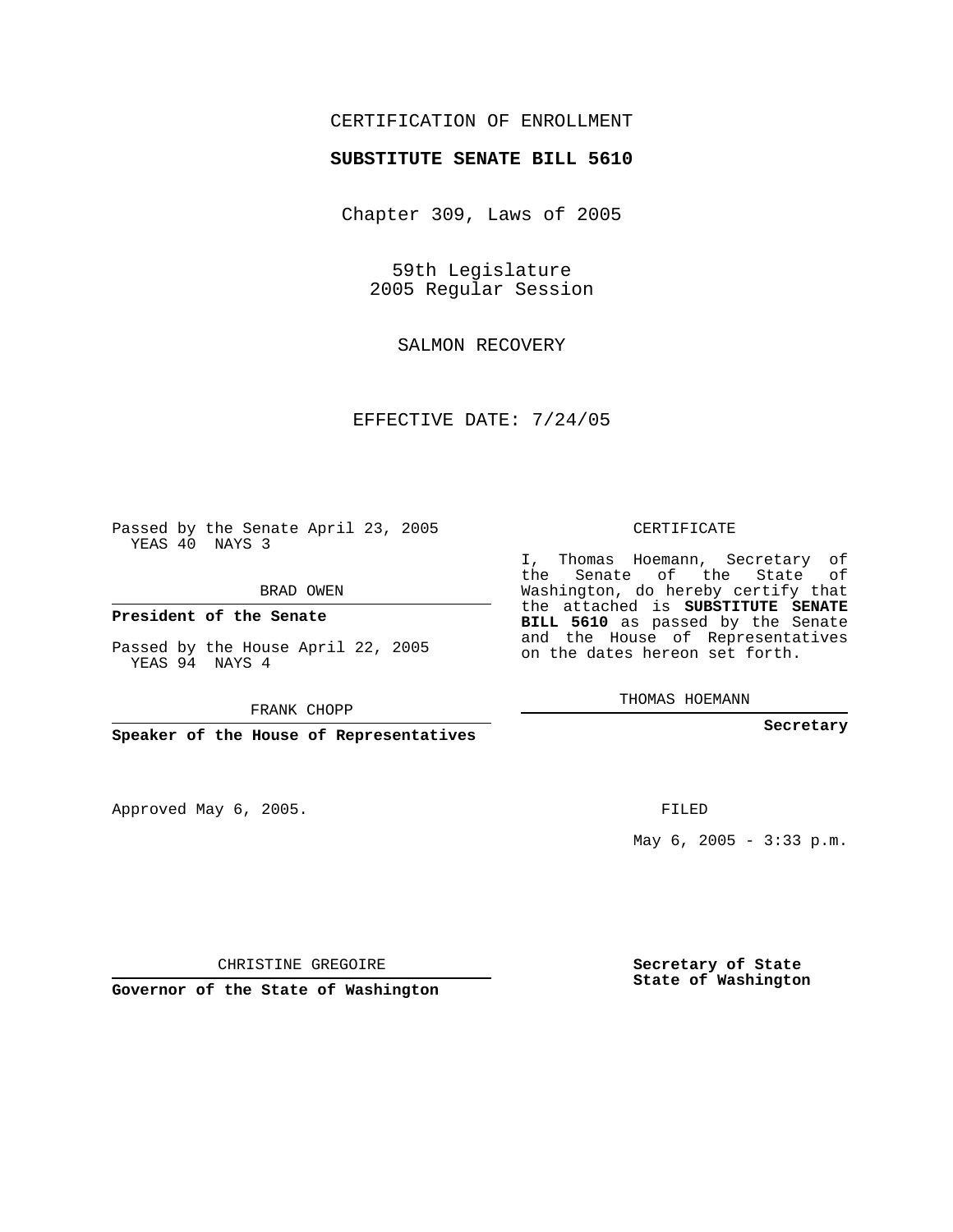## **SUBSTITUTE SENATE BILL 5610** \_\_\_\_\_\_\_\_\_\_\_\_\_\_\_\_\_\_\_\_\_\_\_\_\_\_\_\_\_\_\_\_\_\_\_\_\_\_\_\_\_\_\_\_\_

\_\_\_\_\_\_\_\_\_\_\_\_\_\_\_\_\_\_\_\_\_\_\_\_\_\_\_\_\_\_\_\_\_\_\_\_\_\_\_\_\_\_\_\_\_

AS AMENDED BY THE HOUSE

Passed Legislature - 2005 Regular Session

## **State of Washington 59th Legislature 2005 Regular Session**

**By** Senate Committee on Natural Resources, Ocean & Recreation (originally sponsored by Senator Jacobsen)

READ FIRST TIME 03/02/05.

1 AN ACT Relating to salmon recovery and watershed health; amending RCW 77.85.005, 77.85.010, 77.85.020, 77.85.030, 77.85.040, 77.85.050, 77.85.090, and 77.85.150; reenacting and amending RCW 77.85.130; repealing RCW 77.85.070 and 77.85.210; and providing an expiration date.

BE IT ENACTED BY THE LEGISLATURE OF THE STATE OF WASHINGTON:

 **Sec. 1.** RCW 77.85.005 and 1999 sp.s. c 13 s 1 are each amended to read as follows:

 The legislature finds that repeated attempts to improve salmonid fish runs throughout the state of Washington have failed to avert listings of salmon and steelhead runs as threatened or endangered under the federal endangered species act (16 U.S.C. Sec. 1531 et seq.). These listings threaten the sport, commercial, and tribal fishing industries as well as the economic well-being and vitality of vast areas of the state. It is the intent of the legislature to begin activities required for the recovery of salmon stocks as soon as possible, although the legislature understands that successful recovery efforts may not be realized for many years because of the life cycle of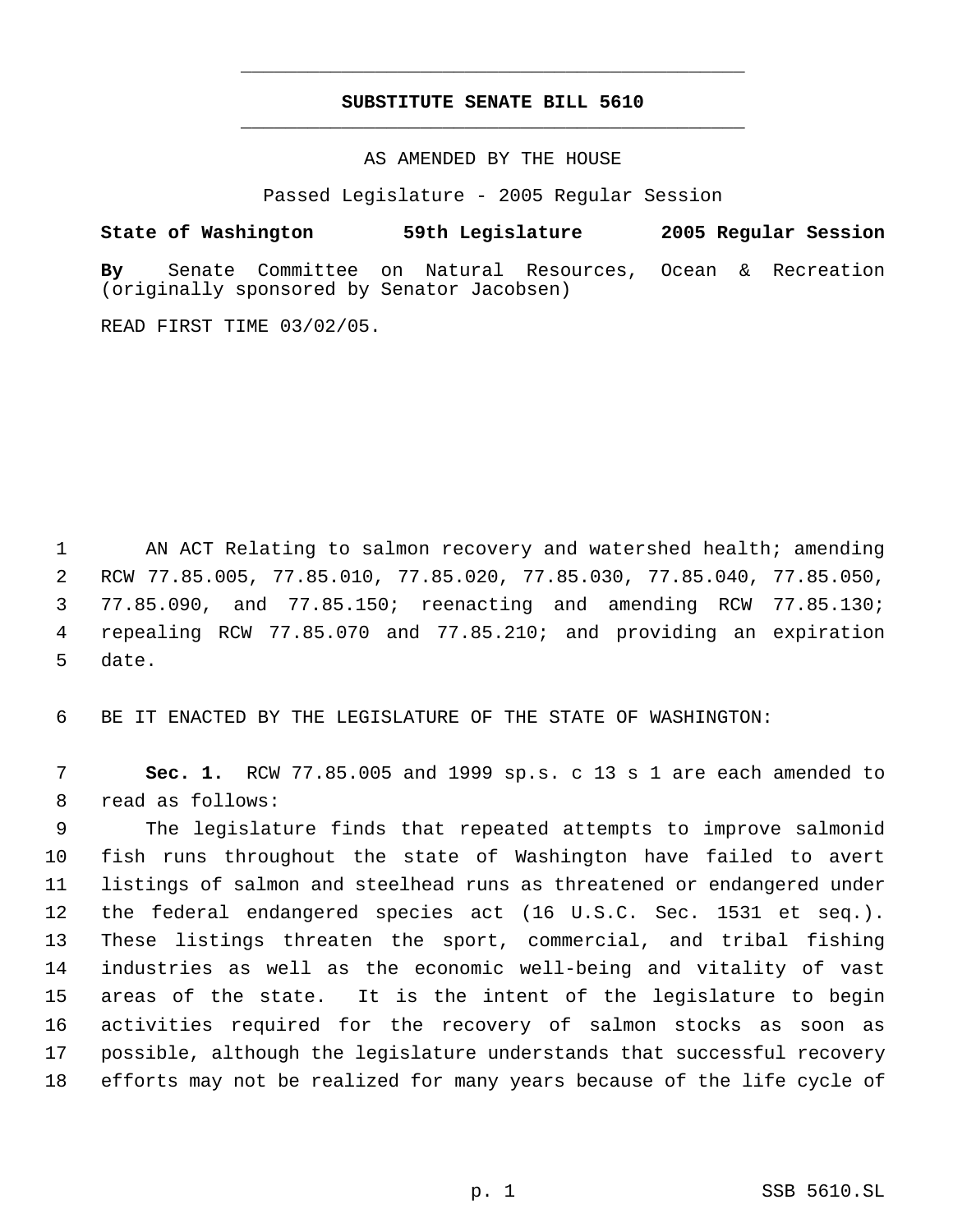salmon and the complex array of natural and human-caused problems they face.

 The legislature finds that it is in the interest of the citizens of the state of Washington for the state to retain primary responsibility for managing the natural resources of the state, rather than abdicate those responsibilities to the federal government, and that the state may best accomplish this objective by integrating local and regional 8 recovery activities into a statewide ((plan)) strategy that can make the most effective use of provisions of federal laws allowing for a 10 state lead in salmon recovery, delivered through implementation 11 activities consistent with regional and watershed recovery plans. The 12 legislature also finds that a statewide salmon recovery  $((\theta \tan))$ 13 strategy must be developed and implemented through an active public involvement process in order to ensure public participation in, and support for, salmon recovery. The legislature also finds that there is a substantial link between the provisions of the federal endangered species act and the federal clean water act (33 U.S.C. Sec. 1251 et seq.). The legislature further finds that habitat restoration is a vital component of salmon recovery efforts. Therefore, it is the intent of the legislature to specifically address salmon habitat restoration in a coordinated manner and to develop a structure that allows for the coordinated delivery of federal, state, and local assistance to communities for habitat projects that will assist in the 24 recovery and enhancement of salmon stocks. A strong watershed-based locally implemented plan is essential for local, regional, and statewide salmon recovery.

 The legislature also finds that credible scientific review and oversight is essential for any salmon recovery effort to be successful. The legislature further finds that it is important to monitor the overall health of the salmon resource to determine if recovery efforts are providing expected returns. It is important to monitor salmon habitat projects and salmon recovery activities to determine their effectiveness in order to secure federal acceptance of the state's approach to salmon recovery. Adaptive management cannot exist without monitoring. For these reasons, the legislature believes that a 36 coordinated and integrated monitoring ((process)) system should be developed and implemented.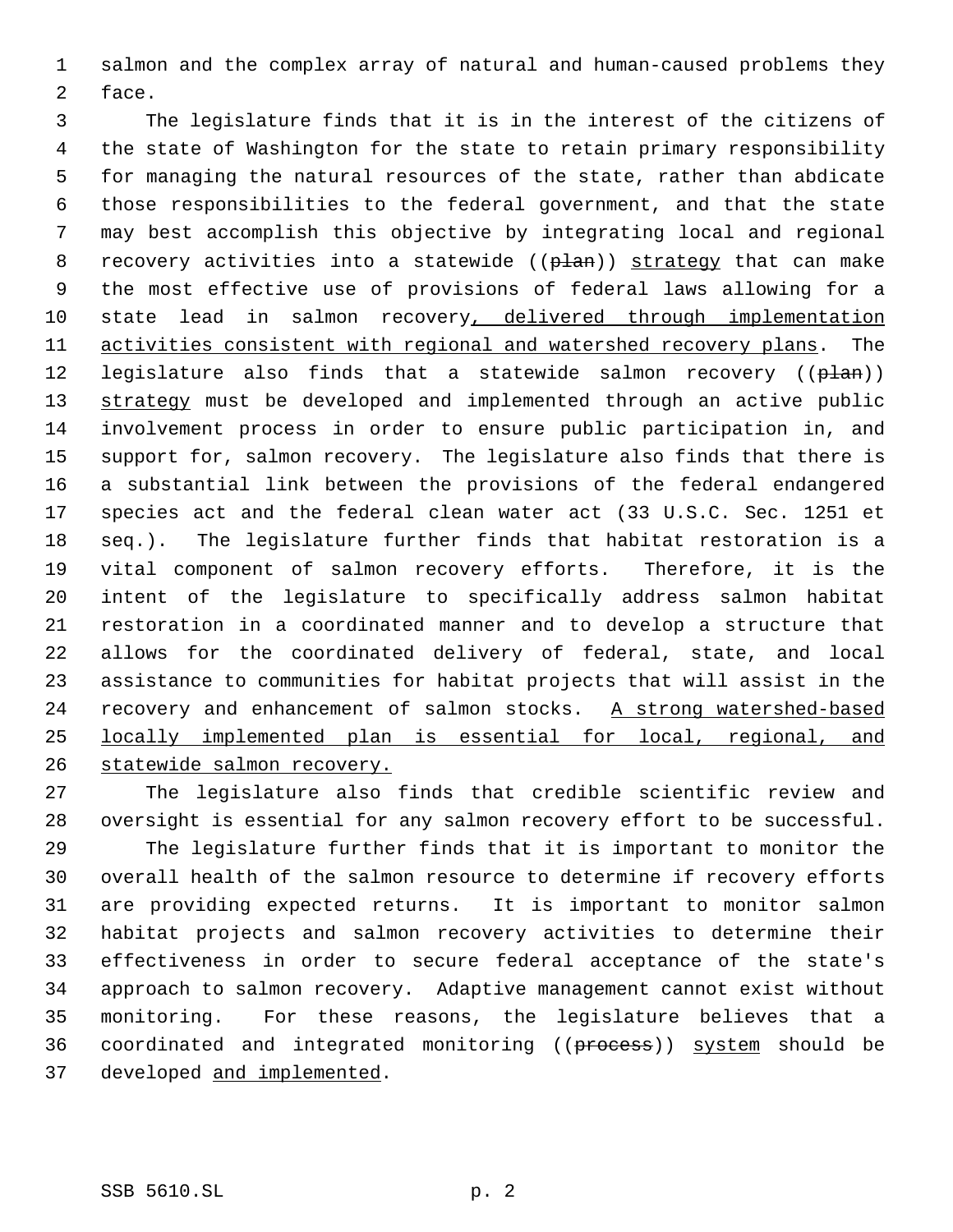The legislature therefore finds that a coordinated framework for responding to the salmon crisis is needed immediately. To that end, the salmon recovery office should be created within the governor's office to provide overall coordination of the state's response; an independent science panel is needed to provide scientific review and oversight; a coordinated state funding process should be established through a salmon recovery funding board; the appropriate local or tribal government should provide local leadership in identifying and sequencing habitat projects to be funded by state agencies; habitat projects should be implemented without delay; and a strong locally based effort to restore salmon habitat should be established by providing a framework to allow citizen volunteers to work effectively.

 **Sec. 2.** RCW 77.85.010 and 2002 c 210 s 1 are each amended to read as follows:

 The definitions in this section apply throughout this chapter unless the context clearly requires otherwise.

 (1) "Adaptive management" means reliance on scientific methods to test the results of actions taken so that the management and related policy can be changed promptly and appropriately.

 (2) "Critical pathways methodology" means a project scheduling and management process for examining interactions between habitat projects and salmonid species, prioritizing habitat projects, and assuring positive benefits from habitat projects.

 (3) "Habitat project list" is the list of projects resulting from the critical pathways methodology under RCW 77.85.060(2). Each project on the list must have a written agreement from the landowner on whose land the project will be implemented. Projects include habitat restoration projects, habitat protection projects, habitat projects that improve water quality, habitat projects that protect water quality, habitat-related mitigation projects, and habitat project maintenance and monitoring activities.

 (4) "Habitat work schedule" means those projects from the habitat project list that will be implemented during the current funding cycle. The schedule shall also include a list of the entities and individuals implementing projects, the start date, duration, estimated date of completion, estimated cost, and funding sources for the projects.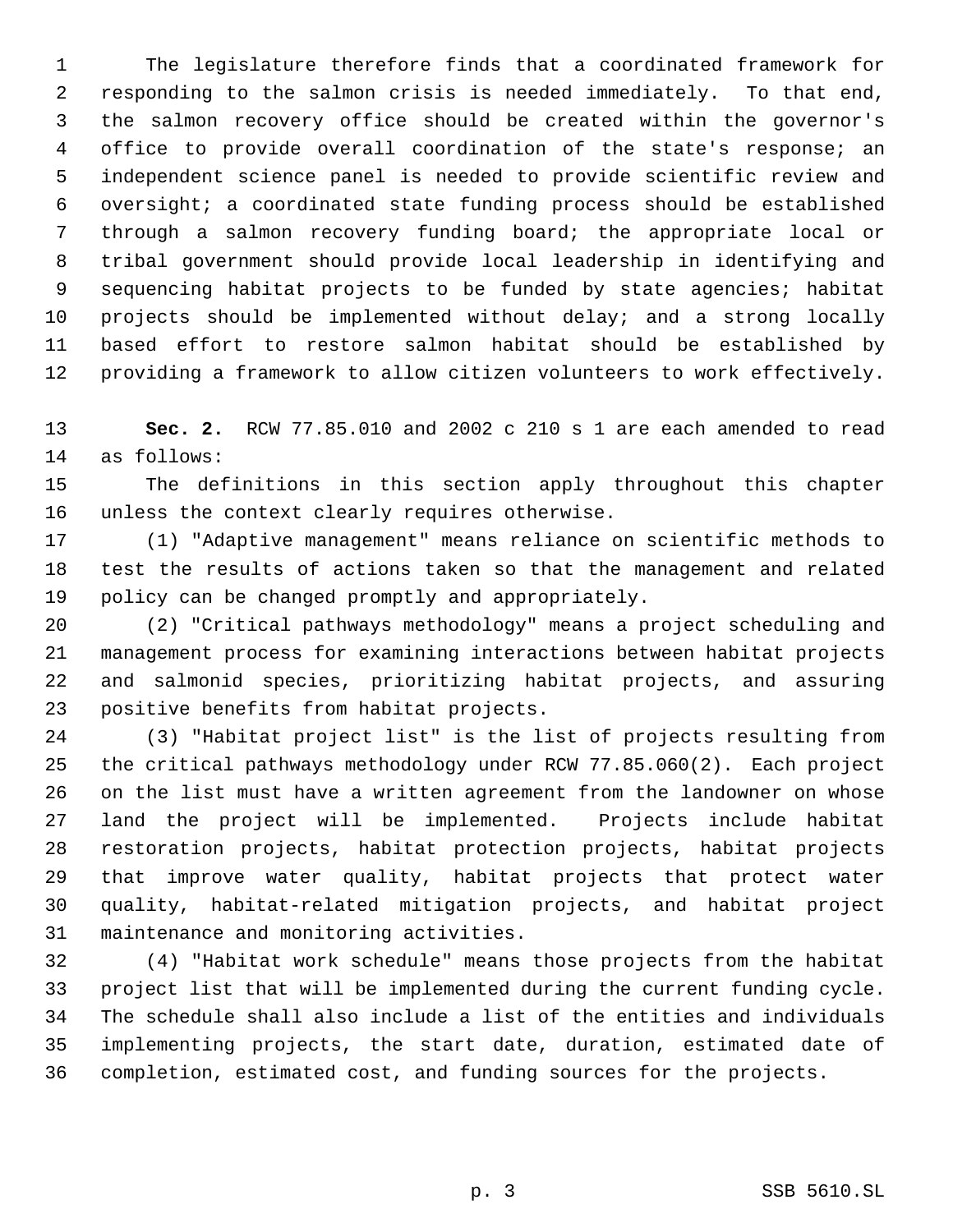(5) "Limiting factors" means conditions that limit the ability of habitat to fully sustain populations of salmon. These factors are primarily fish passage barriers and degraded estuarine areas, riparian corridors, stream channels, and wetlands.

 (6) "Project sponsor" is a county, city, special district, tribal government, state agency, a combination of such governments through interlocal or interagency agreements, a nonprofit organization, regional fisheries enhancement group, or one or more private citizens. A project sponsored by a state agency may be funded by the board only if it is included on the habitat project list submitted by the lead entity for that area and the state agency has a local partner that would otherwise qualify as a project sponsor.

 (7) "Regional recovery organization" or "regional salmon recovery organization" means an entity formed under RCW 77.85.090 for the 15 purpose of recovering salmon, which is recognized in statute or by the 16 salmon recovery office.

 (8) "Salmon" includes all species of the family Salmonidae which are capable of self-sustaining, natural production.

19 (((8)) (9) "Salmon recovery plan" means a state or regional plan developed in response to a proposed or actual listing under the federal endangered species act that addresses limiting factors including, but not limited to harvest, hatchery, hydropower, habitat, and other factors of decline.

 ( $(\frac{49}{})$ ) (10) "Salmon recovery region" means geographic areas of the state identified or formed under RCW 77.85.090 that encompass groups of watersheds in the state with common stocks of salmon identified for 27 recovery activities, and that generally are consistent with the geographic areas within the state identified by the national oceanic and atmospheric administration or the United States fish and wildlife service for activities under the federal endangered species act.

 (11) "Salmon recovery strategy" means the strategy adopted under RCW 77.85.150 and includes the compilation of all subbasin and regional salmon recovery plans developed in response to a proposed or actual listing under the federal endangered species act with state hatchery, harvest, and hydropower plans compiled in accordance with RCW 77.85.150.

(12) "Tribe" or "tribes" means federally recognized Indian tribes.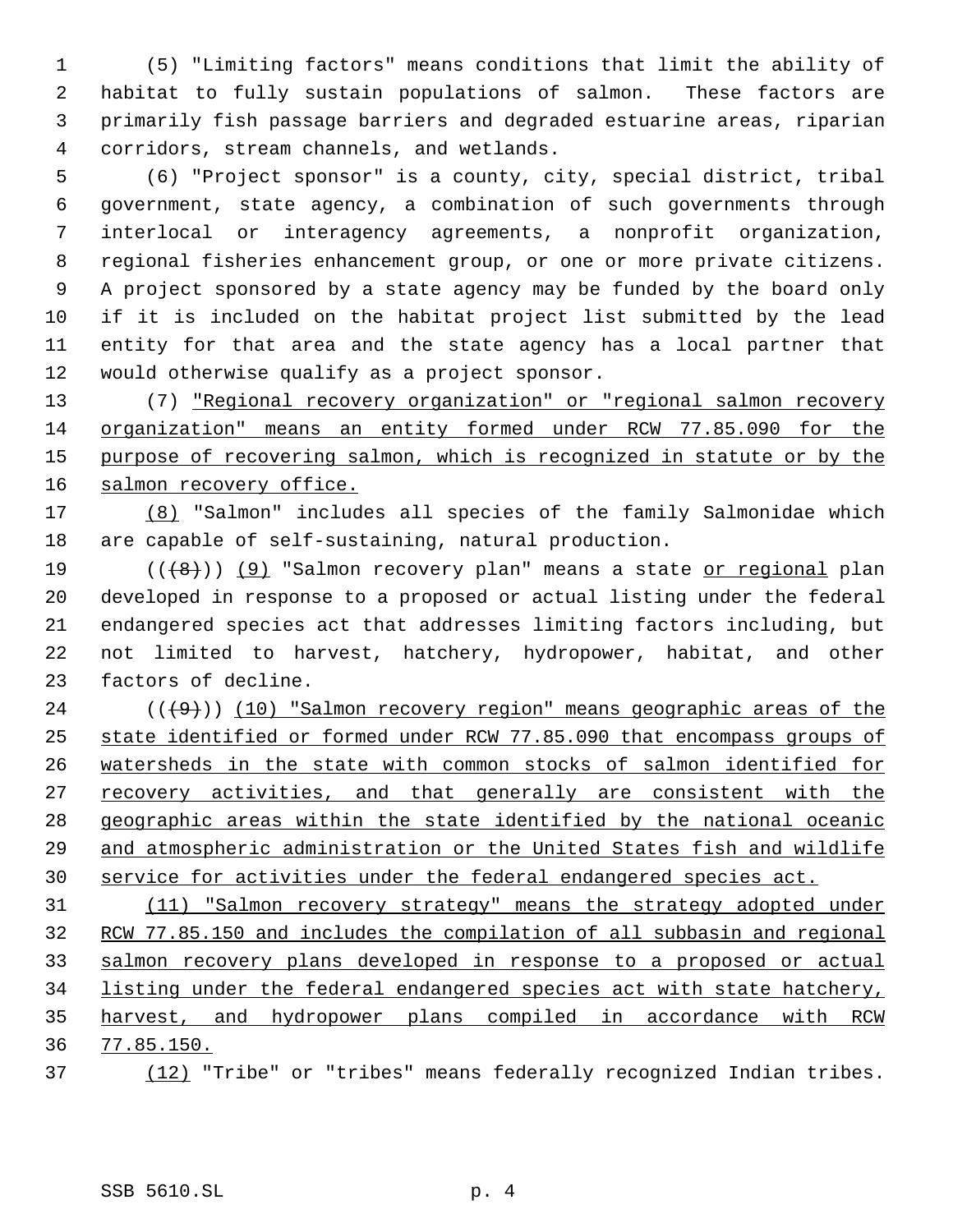1 (( $\left(\frac{(10)}{(10)}\right)$  (13) "WRIA" means a water resource inventory area 2 established in chapter 173-500 WAC as it existed on January 1, 1997.

 $3$  (( $\left(\frac{11}{11}\right)$ ) (14) "Owner" means the person holding title to the land or 4 the person under contract with the owner to lease or manage the legal 5 owner's property.

 6 **Sec. 3.** RCW 77.85.020 and 1998 c 246 s 4 are each amended to read 7 as follows:

8 ((Beginning in)) (1) By December ((2000)) 1, 2006, the governor 9 shall submit a ((biennial state of the salmon)) report to the 10 legislature ((during the first week of December)) regarding the 11 implementation of the state's salmon recovery strategy. The report may 12 include the following:

13 ( $(\overline{+1})$ ) (a) A description of the amount of in-kind and financial contributions, including volunteer, private, and state, federal, tribal as available, and local government money directly spent on salmon recovery in response to actual, proposed, or expected endangered species act listings;

18  $((+2))$  (b) A summary of habitat projects including but not limited 19 to:

20  $((+a))$  (i) A summary of accomplishments in removing barriers to 21 salmon passage and an identification of existing barriers;

22  $((\{b\}))(ii)$  A summary of salmon restoration efforts undertaken in 23 the past two years;

 $24$  (( $\left(\frac{1}{10}\right)$ ) (iii) A summary of the role which private volunteer 25 initiatives contribute in salmon habitat restoration efforts; and

26 ( $(\{\d{d}\})$ ) (iv) A summary of efforts taken to protect salmon habitat; 27 ( $(\frac{43}{})$ ) (c) A summary of collaborative efforts undertaken with

28 adjoining states or Canada;

29 ( $(\frac{4}{4})$ ) (d) A summary of harvest and hatchery management activities 30 affecting salmon recovery;

31  $((+5))$  (e) A summary of information regarding impediments to 32 successful salmon recovery efforts;

 $((+6))$   $(f)$  A summary of the number and types of violations of 34 existing laws pertaining to:  $((+a))$   $(i)$  Water quality; and  $((+b))$  (ii) salmon. The summary shall include information about the types of sanctions imposed for these violations;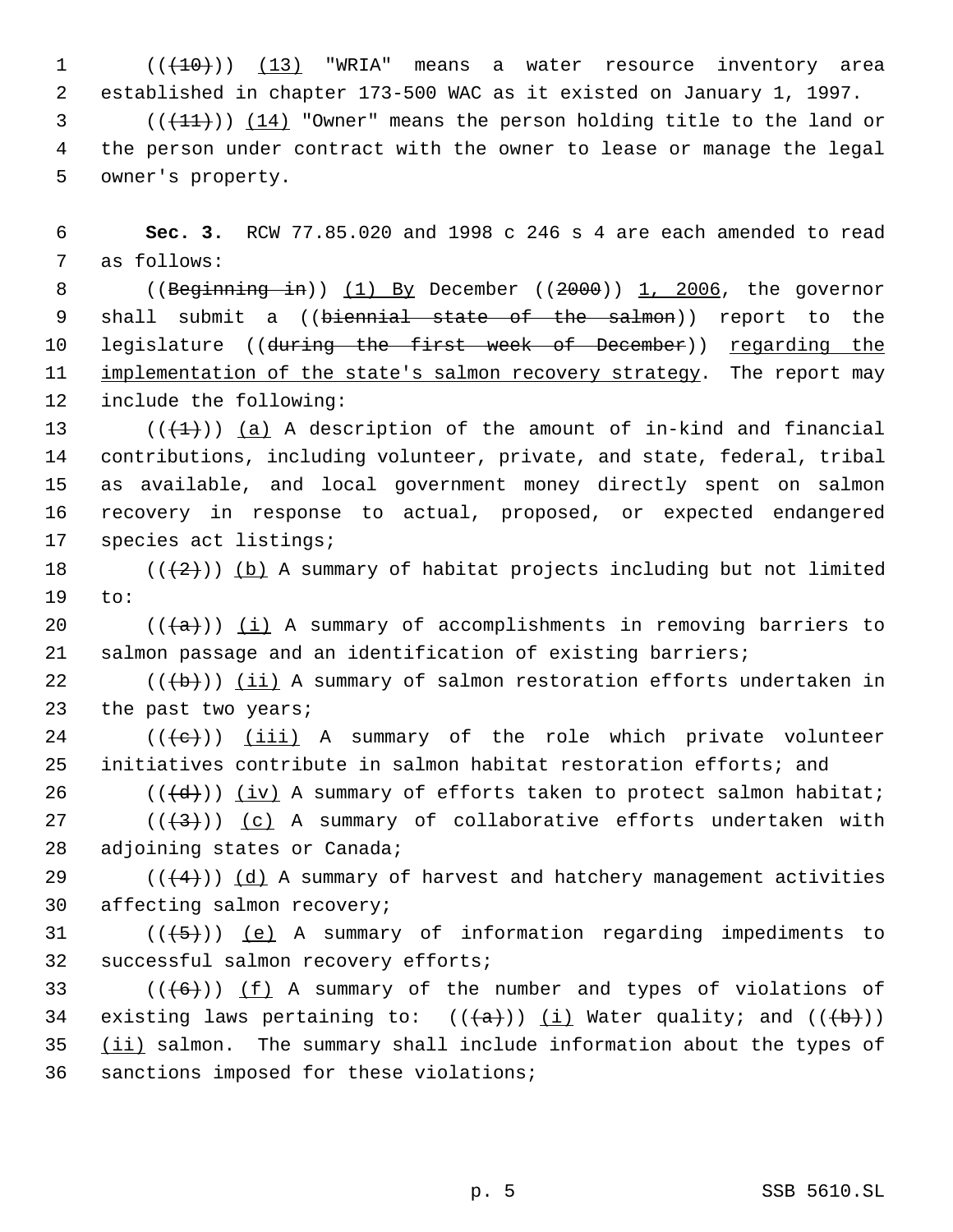$((\langle 7\rangle))$  (g) Information on the estimated carrying capacity of new habitat created pursuant to chapter 246, Laws of 1998; and (( $(48)$ )) (h) Recommendations to the legislature that would further the success of salmon recovery. The recommendations may include: (( $\frac{1}{1}$ ) (i) The need to expand or improve nonregulatory programs 6 and activities; ((and (b)) (ii) The need to expand or improve state and local laws and 8 regulations; and (iii) Recommendations for state funding assistance to recovery activities and projects. (2) The report shall summarize the monitoring data coordinated by the monitoring forum. The summary must include but is not limited to 13 data and analysis related to: (a) Measures of progress in fish recovery; (b) Measures of factors limiting recovery as well as trends in such factors; and (c) The status of implementation of projects and activities.

 **Sec. 4.** RCW 77.85.030 and 2000 c 107 s 93 are each amended to read as follows:

 (1) The salmon recovery office is created within the office of the governor to coordinate state strategy to allow for salmon recovery to healthy sustainable population levels with productive commercial and recreational fisheries. The primary purpose of the office is to coordinate and assist in the development of regional salmon recovery 25 plans ((for evolutionarily significant units, and submit those plans to 26 the appropriate tribal governments and federal agencies)) as an integral part of a statewide strategy developed consistent with the guiding principles and procedures under RCW 77.85.150. The governor's 29 salmon recovery office ((may also:

 $(a)$ )) shall gather regional recovery plans from regional recovery organizations and submit the plans to the federal fish services for 32 adoption as federal recovery plans. The governor's salmon recovery office may also:

 (a) Assist state agencies, local governments, landowners, and other interested parties in obtaining federal assurances that plans, programs, or activities are consistent with fish recovery under the federal endangered species act;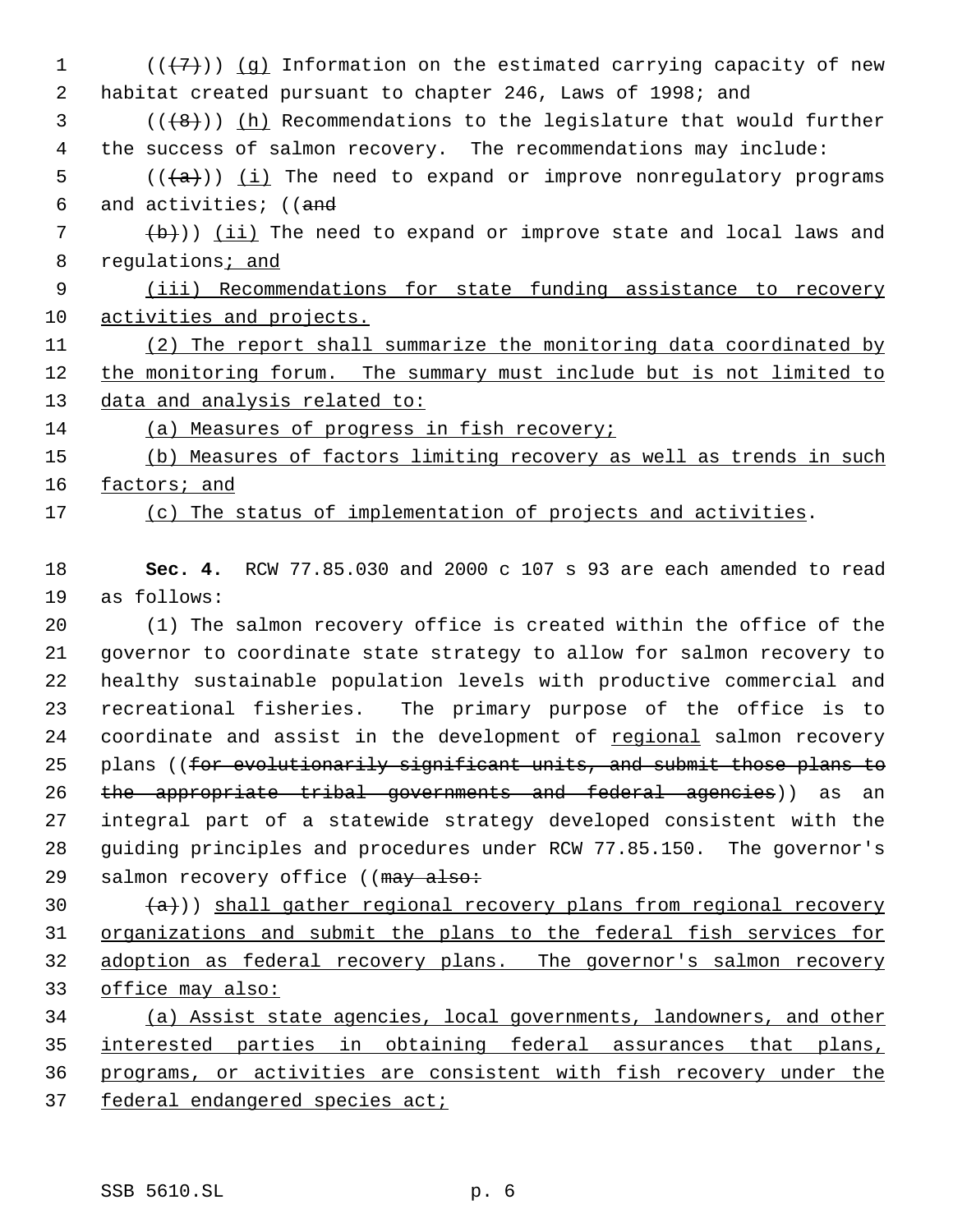(b) Act as liaison to local governments, the state congressional delegation, the United States congress, federally recognized tribes, and the federal executive branch agencies for issues related to the 4 state's ((endangered species act)) salmon recovery plans; and

5 (((b))) (c) Provide ((the biennial state of the salmon report to 6 the legislature)) periodic reports pursuant to RCW 77.85.020.

(2) This section expires June 30, ((2006)) 2007.

 **Sec. 5.** RCW 77.85.040 and 2000 c 107 s 94 are each amended to read as follows:

 (1) The governor shall request the national academy of sciences, the American fisheries society, or a comparable institution to screen candidates to serve as members on the independent science panel. The institution that conducts the screening of the candidates shall submit a list of the nine most qualified candidates to the governor, the speaker of the house of representatives, and the majority leader of the senate. The candidates shall reflect expertise in habitat requirements of salmon, protection and restoration of salmon populations, artificial propagation of salmon, hydrology, or geomorphology.

 (2) The speaker of the house of representatives and the majority leader in the senate may each remove one name from the nomination list. The governor shall consult with tribal representatives and the governor shall appoint five scientists from the remaining names on the nomination list.

 (3) The members of the independent science panel shall serve four- year terms. Vacant positions on the panel shall be filled in the same manner as the original appointments. Members shall serve no more than two full terms. The independent science panel members shall elect the chair of the panel among themselves every two years. Based upon available funding, the governor's salmon recovery office may contract for services with members of the independent science panel for compensation under chapter 39.29 RCW.

 (4) The independent science panel shall be governed by generally accepted guidelines and practices governing the activities of independent science boards such as the national academy of sciences. The purpose of the independent science panel is to help ensure that sound science is used in salmon recovery efforts. The governor's 37 salmon recovery office ((shall)) may request review of regional salmon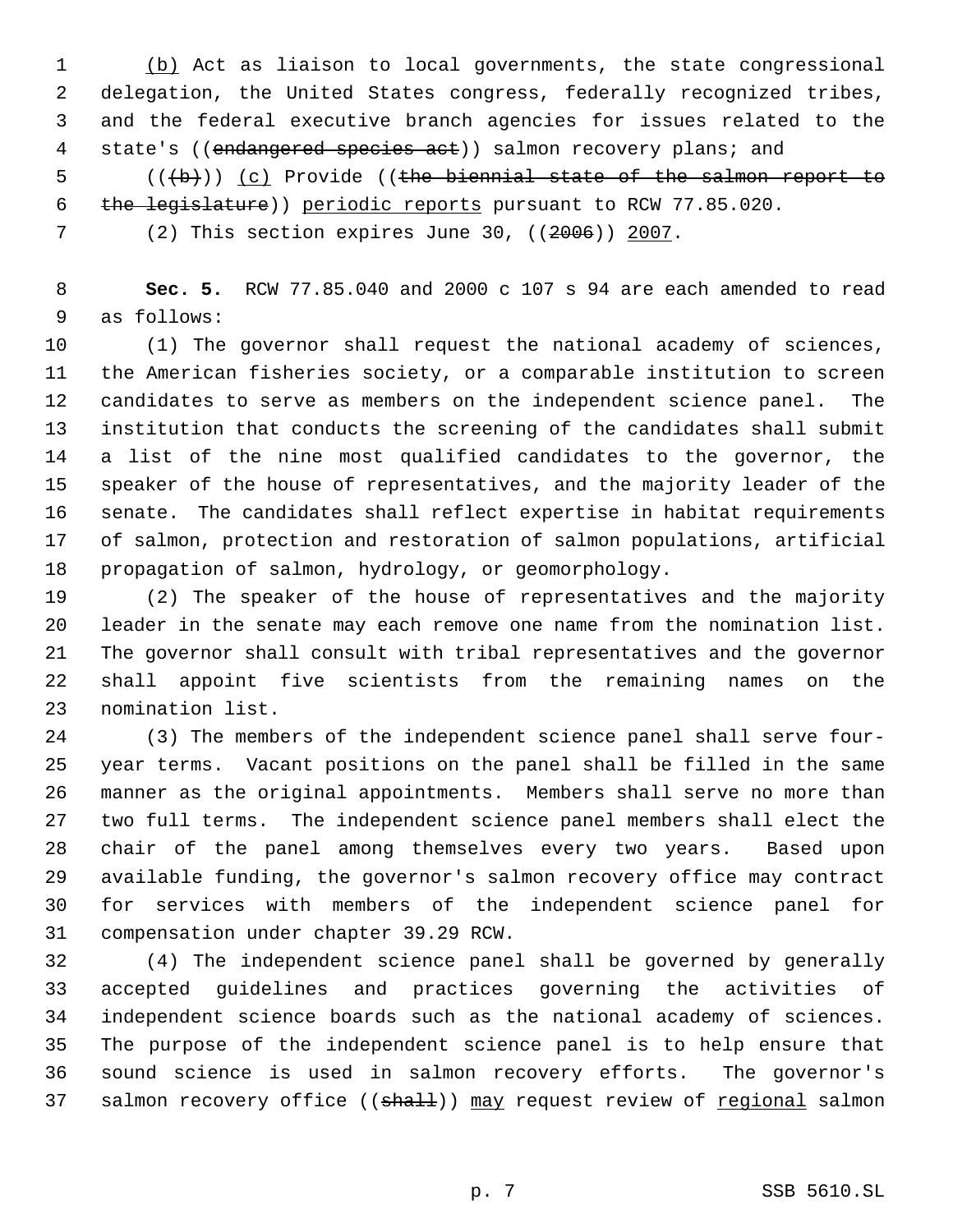recovery plans by the science review panel. The science panel does not have the authority to review individual projects or habitat project 3 lists developed under RCW 77.85.050( $(\frac{1}{2})$ ) or 77.85.060( $(\frac{1}{2})$  and 4 75.46.080)) or to make policy decisions. The panel shall periodically submit its findings and recommendations under this subsection to the legislature and the governor.

 7 (((5) The independent science panel, in conjunction with the 8 technical review team, shall recommend standardized monitoring 9 indicators and data quality guidelines for use by entities involved in 10 habitat projects and salmon recovery activities across the state.

11 (6) The independent science panel, in conjunction with the 12 technical review team, shall also recommend criteria for the systematic 13 and periodic evaluation of monitoring data in order for the state to be 14 able to answer critical questions about the effectiveness of the 15 state's salmon recovery efforts.

16  $(7)$  The recommendations on monitoring as required in this section 17 shall be provided in a report to the governor and to the legislature by 18 the independent science panel, in conjunction with the salmon recovery 19 office, no later than December 31, 2000. The report shall also include 20 recommendations on the level of effort needed to sustain monitoring of 21 salmon projects and other recovery efforts, and any other 22 recommendations on monitoring deemed important by the independent 23 science panel and the technical review team. The report may be 24 included in the biennial state of the salmon report required under RCW  $25 \quad 77.85.020()$ 

26 **Sec. 6.** RCW 77.85.050 and 1999 sp.s. c 13 s 11 are each amended to 27 read as follows:

 (1)(a) Counties, cities, and tribal governments must jointly designate, by resolution or by letters of support, the area for which a habitat project list is to be developed and the lead entity that is to be responsible for submitting the habitat project list. No project included on a habitat project list shall be considered mandatory in nature and no private landowner may be forced or coerced into participation in any respect. The lead entity may be a county, city, 35 conservation district, special district, tribal government, regional 36 recovery organization, or other entity.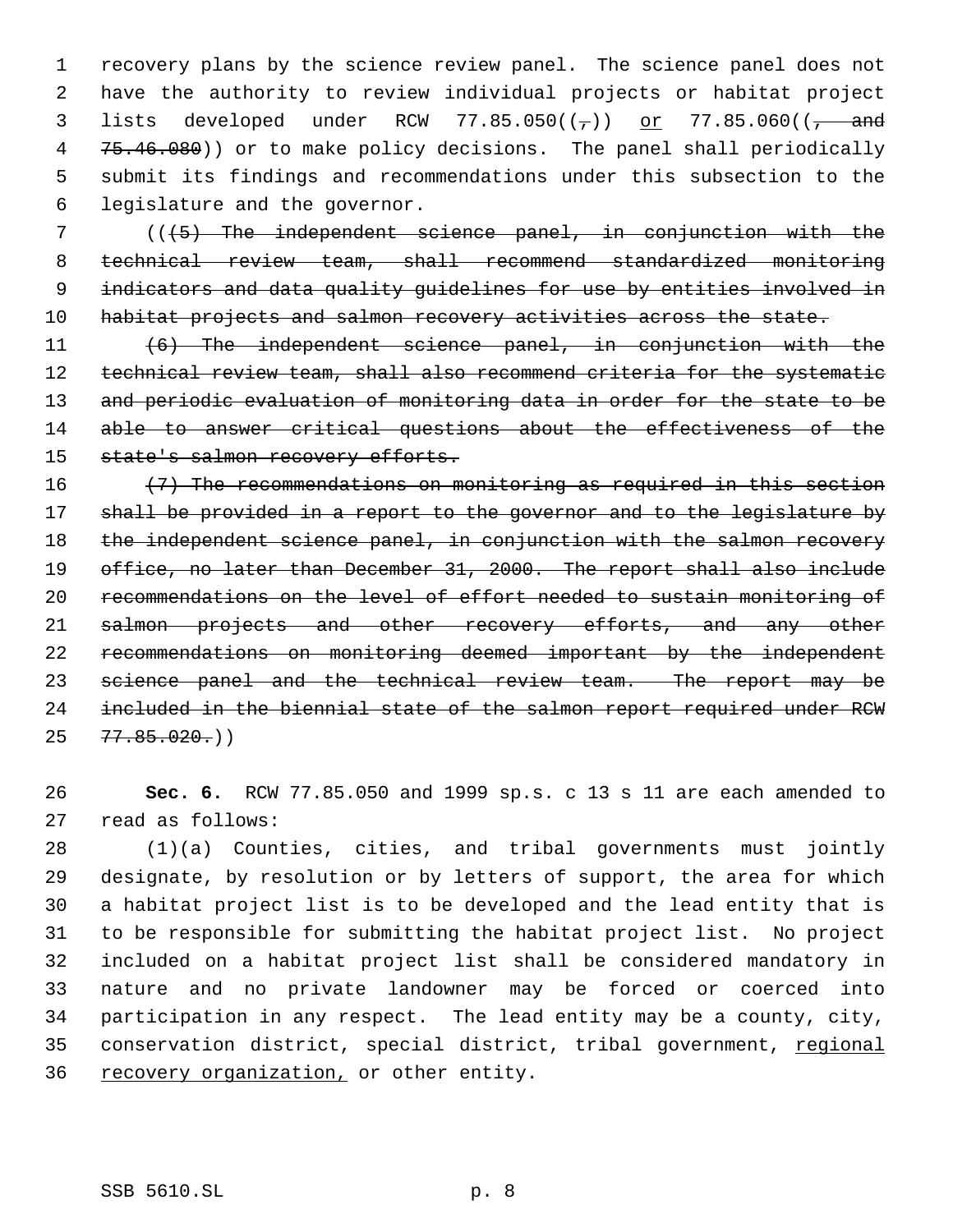(b) The lead entity shall establish a committee that consists of representative interests of counties, cities, conservation districts, tribes, environmental groups, business interests, landowners, citizens, volunteer groups, regional fish enhancement groups, and other habitat interests. The purpose of the committee is to provide a citizen-based 6 evaluation of the projects proposed to promote salmon habitat. ((The technical review team may provide the lead entity with organizational 8 models that may be used in establishing the committees.))

 (c) The committee shall compile a list of habitat projects, establish priorities for individual projects, define the sequence for project implementation, and submit these activities as the habitat project list. The committee shall also identify potential federal, state, local, and private funding sources.

 (2) The area covered by the habitat project list must be based, at a minimum, on a WRIA, combination of WRIAs, or any other area as agreed to by the counties, cities, and tribes in resolutions or in letters of support meeting the requirements of this subsection. Preference will be given to projects in an area that contain a salmon species that is listed or proposed for listing under the federal endangered species act.

 (3) The lead entity shall submit the habitat project list to the 22 ((technical review team)) board in accordance with procedures adopted by the board.

 **Sec. 7.** RCW 77.85.090 and 2000 c 107 s 99 are each amended to read as follows:

26 (1) The southwest Washington salmon recovery region, whose boundaries are provided in chapter 60, Laws of 1998, is created.

 (2) Lead entities within a salmon recovery region that agree to form a regional salmon recovery organization may be recognized by the salmon recovery office as a regional recovery organization. The 31 regional recovery organization may plan, coordinate, and monitor the implementation of a regional recovery plan in accordance with RCW 77.85.150. Regional recovery organizations existing as of the 34 effective date of this act that have developed draft recovery plans approved by the governor's salmon recovery office by July 1, 2005, may continue to plan, coordinate, and monitor the implementation of 37 regional recovery plans.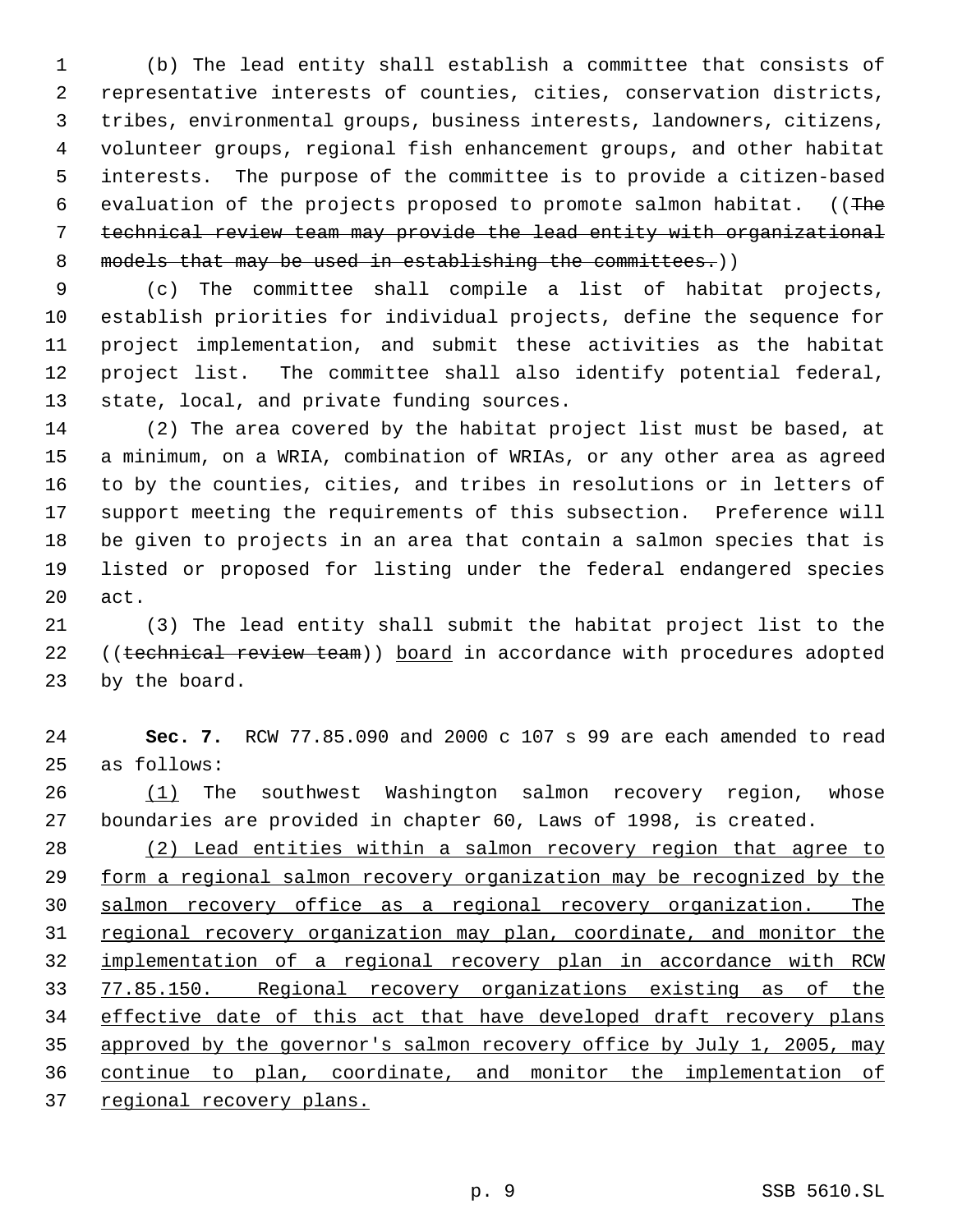**Sec. 8.** RCW 77.85.130 and 2000 c 107 s 102 and 2000 c 15 s 1 are each reenacted and amended to read as follows:

 (1) The salmon recovery funding board shall develop procedures and criteria for allocation of funds for salmon habitat projects and salmon recovery activities on a statewide basis to address the highest priorities for salmon habitat protection and restoration. To the extent practicable the board shall adopt an annual allocation of funding. The allocation should address both protection and restoration of habitat, and should recognize the varying needs in each area of the state on an equitable basis. The board has the discretion to partially fund, or to fund in phases, salmon habitat projects. The board may annually establish a maximum amount of funding available for any individual project, subject to available funding. No projects required solely as a mitigation or a condition of permitting are eligible for funding.

 (2)(a) In evaluating, ranking, and awarding funds for projects and activities the board shall give preference to projects that:

 (i) Are based upon the limiting factors analysis identified under RCW 77.85.060;

 (ii) Provide a greater benefit to salmon recovery based upon the stock status information contained in the department of fish and wildlife salmonid stock inventory (SASSI), the salmon and steelhead habitat inventory and assessment project (SSHIAP), and any comparable science-based assessment when available;

25 (iii) Will benefit listed species and other fish species; ((and))

26 (iv) Will preserve high quality salmonid habitat<sub>i and</sub>

 (v) Are included in a regional or watershed-based salmon recovery plan that accords the project, action, or area a high priority for funding.

 (b) In evaluating, ranking, and awarding funds for projects and activities the board shall also give consideration to projects that:

(i) Are the most cost-effective;

33 (ii) Have the greatest matched or in-kind funding; ((and))

 (iii) Will be implemented by a sponsor with a successful record of 35 project implementation; and

(iv) Are part of a regionwide list developed by lead entities.

 (3) The board may reject, but not add, projects from a habitat project list submitted by a lead entity for funding.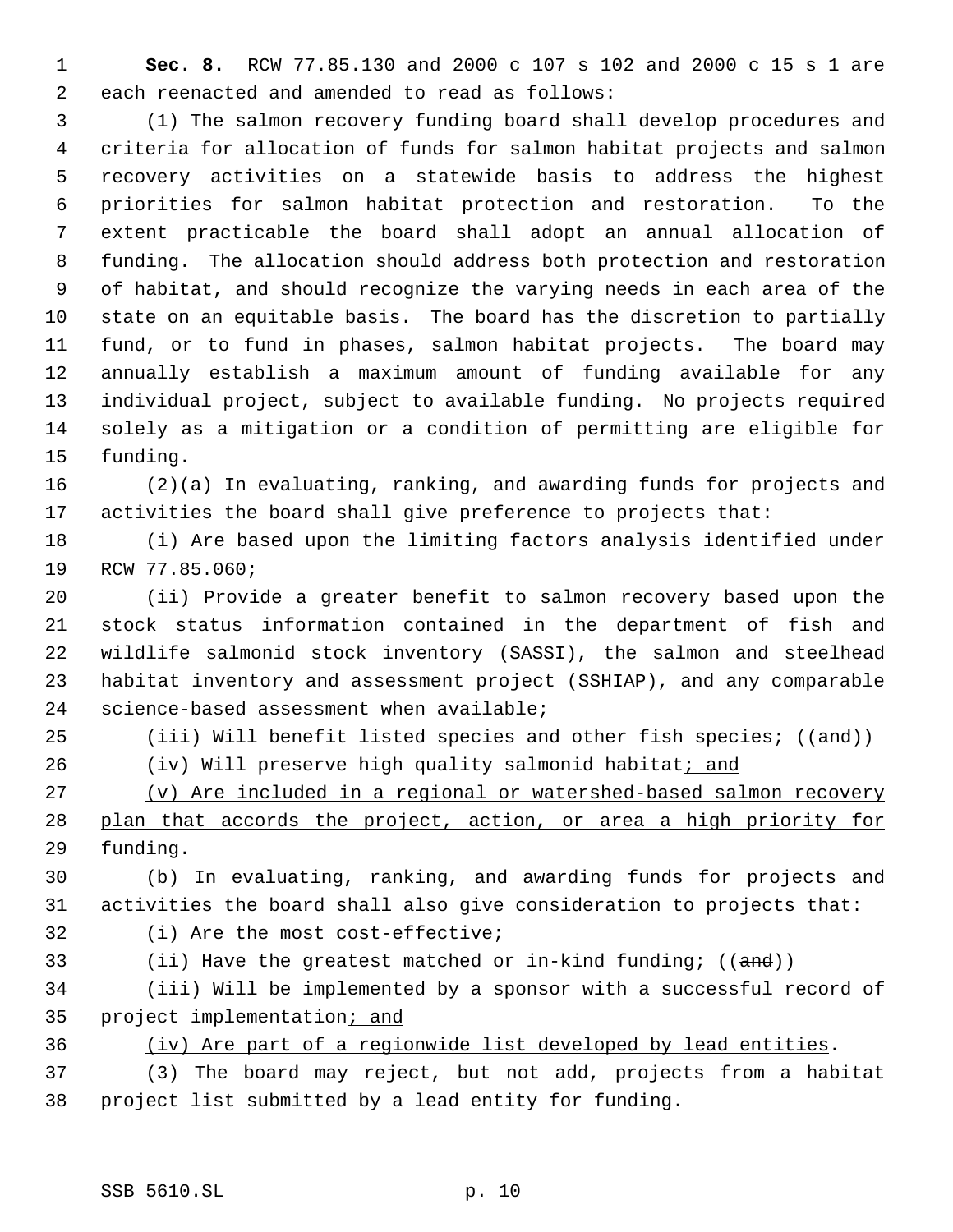(4) ((For fiscal year 2000, the board may authorize the interagency review team to evaluate, rank, and make funding decisions for categories of projects or activities or from funding sources provided for categories of projects or activities. In delegating such authority 5 the board shall consider the review team's staff resources, procedures, and technical capacity to meet the purposes and objectives of this 7 chapter. The board shall maintain general oversight of the team's 8 exercise of such authority.

 (5) The board shall seek the guidance of the technical review team to ensure that scientific principles and information are incorporated into the allocation standards and into proposed projects and activities. If the technical review team determines that a habitat project list complies with the critical pathways methodology under RCW 77.85.060, it shall provide substantial weight to the list's project priorities when making determinations among applications for funding of 16 projects within the area covered by the list.

17  $(6)$ )) The board shall establish criteria for determining when block 18 grants may be made to a lead entity ((or other recognized regional 19 recovery entity consistent with one or more habitat project lists 20 developed for that region. Where a lead entity has been established 21 pursuant to RCW 77.85.050,)). The board may provide block grants to 22 the lead entity to ((assist in carrying out lead entity functions under 23 this chapter,)) implement habitat project lists developed under RCW 24 77.85.050, subject to available funding. The board shall determine an 25 equitable minimum amount of project funds for each recovery region, and 26 shall distribute the remainder of funds on a competitive basis. The 27 board may also provide block grants to the lead entity or regional 28 recovery organization to assist in carrying out functions described 29 under this chapter. Block grants must be expended consistent with the 30 priorities established for the board in subsection (2) of this section. 31 Lead entities or regional recovery organizations receiving block grants 32 under this subsection shall provide an annual report to the board 33 summarizing how funds were expended for activities consistent with this 34 chapter, including the types of projects funded, project outcomes, 35 monitoring results, and administrative costs.

36  $((+7)^{n})$  (5) The board may waive or modify portions of the 37 allocation procedures and standards adopted under this section in the 38 award of grants or loans to conform to legislative appropriations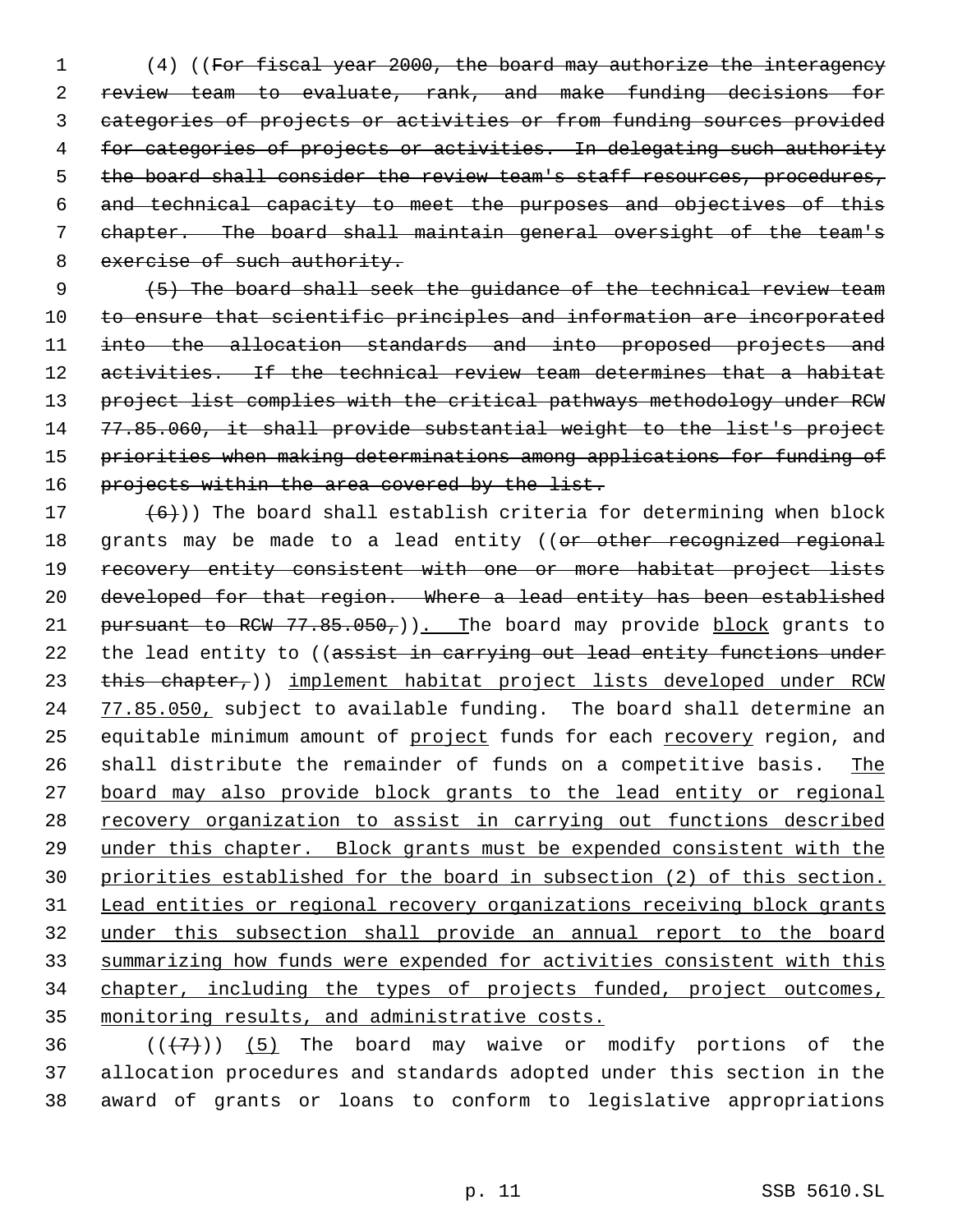directing an alternative award procedure or when the funds to be awarded are from federal or other sources requiring other allocation procedures or standards as a condition of the board's receipt of the funds. The board shall develop an integrated process to manage the allocation of funding from federal and state sources to minimize delays in the award of funding while recognizing the differences in state and legislative appropriation timing.

 $((+8))$   $(6)$  The board may award a grant or loan for a salmon recovery project on private or public land when the landowner has a legal obligation under local, state, or federal law to perform the project, when expedited action provides a clear benefit to salmon recovery, and there will be harm to salmon recovery if the project is delayed. For purposes of this subsection, a legal obligation does not include a project required solely as a mitigation or a condition of permitting.

16 ( $(\langle 49 \rangle)$ ) (7) The board may condition a grant or loan to include the requirement that property may only be transferred to a federal agency if the agency that will acquire the property agrees to comply with all terms of the grant or loan to which the project sponsor was obligated. Property acquired or improved by a project sponsor may be conveyed to a federal agency, but only if the agency agrees to comply with all terms of the grant or loan to which the project sponsor was obligated.

 **Sec. 9.** RCW 77.85.150 and 1999 sp.s. c 13 s 9 are each amended to read as follows:

25 (1) ((By September 1, 1999,)) The governor, with the assistance of 26 the salmon recovery office, shall ((submit a statewide salmon recovery strategy to the appropriate federal agencies administering the federal endangered species act)) maintain and revise a statewide salmon recovery strategy.

 (2) The governor and the salmon recovery office shall be guided by 31 the following considerations in ((developing)) maintaining and revising the strategy:

 (a) The strategy should identify statewide initiatives and 34 responsibilities with regional recovery plans and local watershed initiatives as the principal ((mechanism)) means for implementing the strategy;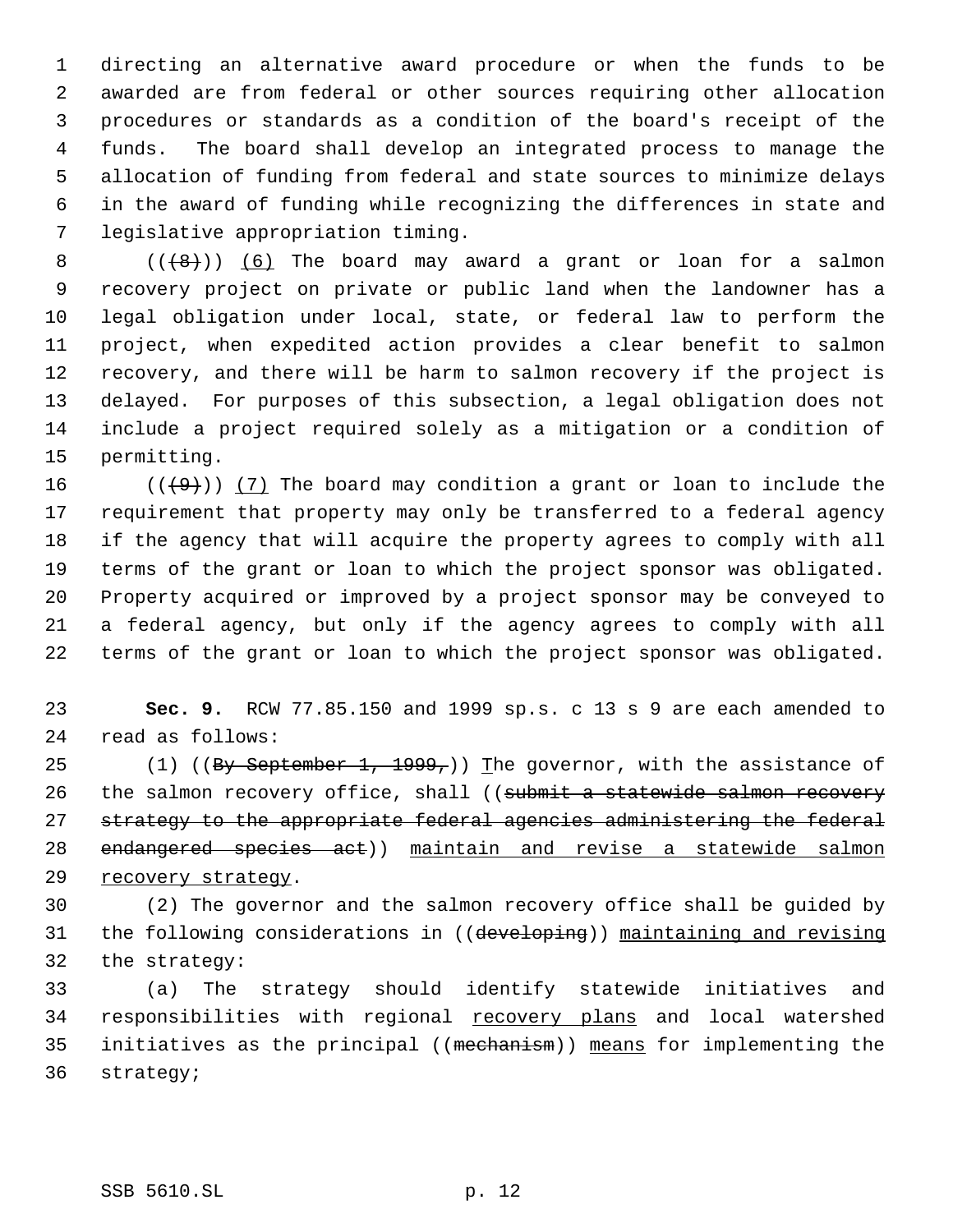(b) The strategy should emphasize collaborative, incentive-based approaches;

 (c) The strategy should address all factors limiting the recovery of Washington's listed salmon stocks, including habitat and water quality degradation, harvest and hatchery management, inadequate streamflows, and other barriers to fish passage. Where other limiting factors are beyond the state's jurisdictional authorities to respond to, such as some natural predators and high seas fishing, the strategy shall include the state's requests for federal action to effectively 10 address these factors;

 (d) The strategy should identify immediate actions necessary to prevent extinction of a listed salmon stock, establish performance measures to determine if restoration efforts are working, recommend effective monitoring and data management, and recommend to the legislature clear and certain measures to be implemented if performance goals are not met;

 (e) The strategy shall rely on the best scientific information available and provide for incorporation of new information as it is obtained;

 (f) The strategy should seek a fair allocation of the burdens and costs upon economic and social sectors of the state whose activities may contribute to limiting the recovery of salmon; and

 (g) The strategy should seek clear measures and procedures from the appropriate federal agencies for removing Washington's salmon stocks from listing under the federal act.

 (3) Beginning on September 1, 2000, the strategy shall be updated through an active public involvement process, including early and meaningful opportunity for public comment. In obtaining public comment, the salmon recovery office shall hold public meetings throughout the state and shall encourage regional and local recovery planning efforts to similarly ensure an active public involvement process.

 (4) This section shall apply prospectively only and not retroactively. Nothing in this section shall be construed to invalidate actions taken in recovery planning at the local, regional, or state level prior to July 1, 1999.